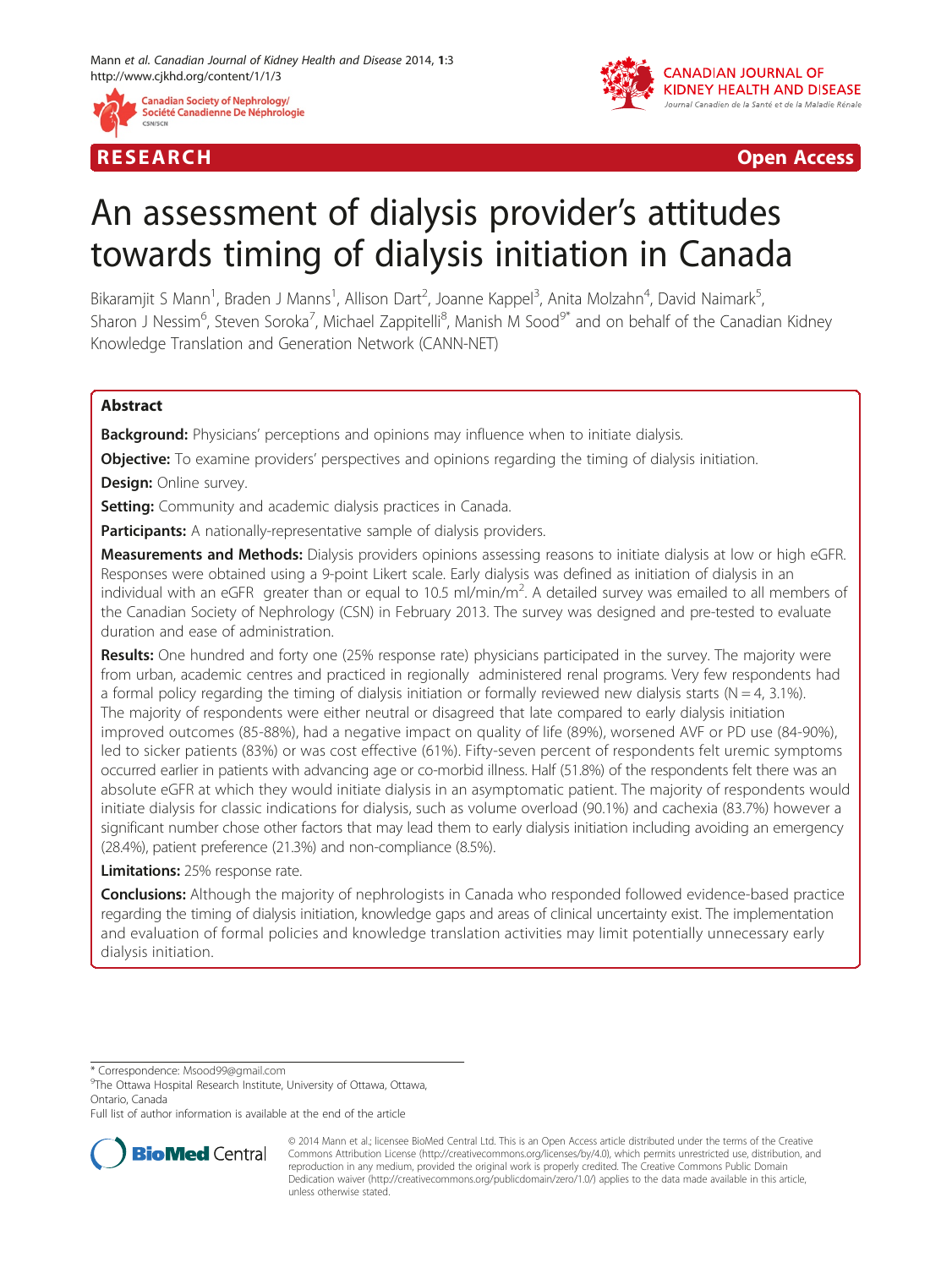Contexte: Les perceptions et opinions des médecins peuvent influencer le moment d'initiation de la dialyse.

Objectif: Examiner les perspectives et opinions des médecins relatives au moment d'initiation de la dialyse. Type d'étude: Sondage en ligne.

**Échantillon:** Unités de dialyse communautaires et académiques au Canada.

Participants: Un échantillon représentatif de médecins au Canada.

Méthodes et instruments de mesure: Nous avons recueilli les opinions des professionnels impliqués en dialyse sur l'initiation de la dialyse basée sur le niveau de eDGF (inférieur ou supérieur à 10,5 mL/min/m<sup>2</sup>) grâce à un sondage envoyé à tous les membres de la Société canadienne de néphrologie en février 2013. Les réponses aux questions étaient exprimées par une échelle de Likert à 9 catégories. Nous avons préalablement testé le sondage afin d'évaluer sa durée et sa facilité d'administration. L'initiation précoce de la dialyse était définie par un début de dialyse en présence d'un eDGF supérieur ou égal à 10,5 mL/min/m<sup>2</sup>. .

Résultats: Cent quarante et un (taux de réponse de 25%) médecins ont participé au sondage. La majorité provenait de centres urbains et académiques et pratiquait dans des programmes régionaux de suppléance rénale. Très peu de répondants avaient un protocole formel pour le début de la dialyse ou avaient révisés les nouvelles initiations de dialyse (n = 4, 3,1%). La majorité des répondants était soit neutre ou en désaccord avec l'affirmation que l'initiation tardive, comparée à l'initiation précoce, améliore les issues (85-88%), réduit l'utilisation d'une FAV ou de la dialyse péritonéale (84-90%), conduit vers des patients plus malades (83%), ou était rentable (61%). Cinquante-sept pour cent des répondants estimaient que les symptômes urémiques apparaissent plus tôt chez les patients âgés ou souffrant de comorbidités. La moitié (51,8%) des répondants estimait qu'il existe un seuil de DFG où ils débuteraient la dialyse chez un patient asymptomatique. La majorité des répondants initierait la dialyse pour les indications classiques de dialyse, telles que la surcharge volémique (90,1%) et la cachexie (83,7%). Cependant, un nombre significatif de répondants ont rapporté d'autres facteurs qui les conduiraient à initier la dialyse précocement, incluant éviter une urgence (28,4%), la préférence du patient (21,3%) et l'inobservance (8,5%).

Limites de l'étude: Taux de réponse de 25%.

Conclusions: Bien que la majorité des néphrologues au Canada ait répondu selon les lignes directrices basées sur les données probantes pour le moment d'initiation de la dialyse, des lacunes de connaissance et des incertitudes cliniques existent. La mise en œuvre et l'évaluation de politiques formelles et d'activités de valorisation des connaissances pourraient limiter l'initiation de dialyse précoce non nécessaire.

## Introduction

There is uncertainty regarding the optimal timing of the elective initiation of dialysis among patients being followed in clinic for progressive chronic kidney disease (CKD). Contrary to a previous opinion-based guideline recommendation that dialysis should be started earlier in the course of CKD [[1\]](#page-7-0), the findings of several observational studies suggest no discernable benefit or even a potential increase in mortality among those started on dialysis with a higher estimated glomerular filtration rate (eGFR) [[2-5\]](#page-7-0). Furthermore, the IDEAL study, a randomized controlled trial, demonstrated that dialysis initiation at a higher eGFR (10 to 14 mL/min/1.73  ${\rm m}^2)$ was not associated with a survival benefit when compared to initiating dialysis at a lower eGFR (5 to 7 mL/  $\text{min}/1.73 \text{ m}^2)$  in patients with end-stage renal disease (ESRD). The effect of early dialysis initiation among subgroups with co-morbid illnesses such as diabetes and heart disease was similar to the overall result.

Despite the lack of evidence supporting the initiation of dialysis earlier in the course of progressive CKD, that is at a higher eGFR value, the fraction of incident dialysis patients starting dialysis with an eGFR > 10 mL/min/1.73 m<sup>2</sup> increased from 15% in 1996 to 30% in 2005 in the United States and 28% to 36% between 2001 and 2007 in Canada [\[6,7](#page-7-0)]. More recent secular trends suggest the early observational studies and the results from the IDEAL trial in 2010 may be reversing this trend [\[8](#page-7-0)]. It remains unclear whether the improved Canadian and American trends are truly evidence-based or due to a host of other factors such as differences in regional practice, patient preference, changing patient comorbidities, limitations with the IDEAL study and it's applicability to individual patients or the attitudes of nephrologists throughout Canada [\[9,10\]](#page-7-0).

The goal of this study was to survey Canadian nephrologists to assess their attitudes regarding the evidence surrounding timing of dialysis initiation and regarding the perceived advantages and disadvantages of initiating dialysis with a low eGFR versus a high eGFR.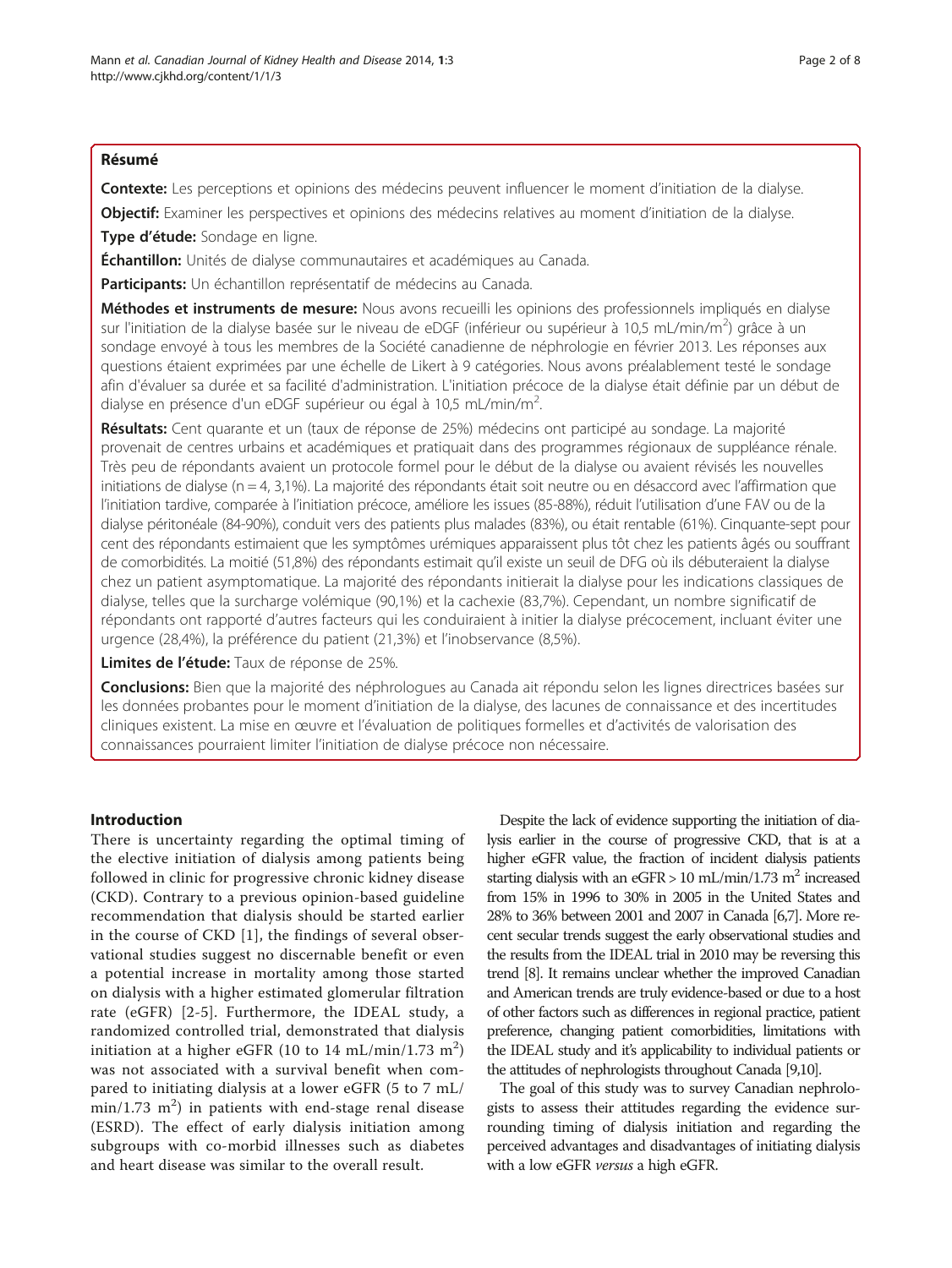## **Methods**

### Survey design

We developed a detailed survey to evaluate the demographics, practice patterns and opinions of nephrologists regarding the timing of dialysis initiation in advanced CKD patients (Additional file [1\)](#page-7-0). BJM, DN, & MMS were principally involved with the survey questions and design. Pre-testing to evaluate approximate duration and ease of administration was completed by the survey designers and other study investigators (SS, DN). The final version of the survey was administered using a web-based survey program (SurveyMonkey™; Palo Alto, CA).

## Study population

All members of the Canadian Society of Nephrology (CSN) were contacted via email and asked to participate by means of an online survey in early 2013. One reminder email was sent to all CSN members and consent was assumed based on participation. Ethics approval was obtained by the St. Boniface Hospital regional ethics board and the University of Manitoba Bannatyne campus Research Ethics Board.

## Data collection and definitions

We defined early start dialysis as initiating dialysis with an eGFR ≥10.5 mL/min/1.73 m<sup>2</sup> and late dialysis was defined as an eGFR  $<$ 10.5 mL/min/1.73 m<sup>2</sup>. These cut-offs were based on data from the CANUSA study which helped to establish a recommended PD target for weekly Kt/V urea of 2, translating roughly to an eGFR of 10.5 mL/min/ 1.73  $m^2$  [\[11\]](#page-7-0). Participant demographic information, and practice characteristics were collected. Survey questions assessed reasons participants initiated dialysis at low eGFR or higher eGFR values. Responses to questions were obtained by using a 9-point Likert scale.

#### Statistical analyses

Descriptive statistics were used for the data analysis. Differences between groups were evaluated using chi-square or Fisher's exact tests as appropriate. Likert scale responses were categorized as 1–3 (disagree), 4–6 (neutral) and 7–9 (agree). Analysis was performed using STATA Version 13® (StataCorp LB, College Station, TX). A  $p$ -value of <0.05 was considered to be statistically significant.

## Results

The survey was sent to 564 Canadian nephrologists of whom141 (25%) responded. Table [1](#page-3-0) outlines the demographics and practice characteristics of the participants. Thirty-two percent of the participants practice in Ontario, 22% in Quebec, 18% in Alberta, and 13% in British Columbia. Most nephrologists practice in urban (92%) and academic centres (67%). Length of time in practice was uniformly distributed and a majority were involved in continuing medical educational activities such as attending conferences and journal reading.

Eighty-four percent of participants estimated that their hospitals or institutions provided care for a regional population of greater than or equal to 200,000 individuals.

The majority (79%) of participants practice in a regionally administered renal program with a group education program for patients regarding dialysis, a pre-emptive transplant program, a dialysis modality coordinator and a multi-disciplinary vascular access clinic (Table [2](#page-4-0)). Very few participants  $(n = 4, 3.1%)$  reported a formal policy in their renal program with respect to timing of dialysis initi-ation (Table [2](#page-4-0)). Fifty-one percent  $(n = 64)$  of participants indicated they would initiate dialysis at a higher eGFR in patients with multiple comorbidities and  $57\%$  (n = 72) agreed that uremic symptoms occur earlier in patients with advanced age or a greater number of co-morbid conditions. The majority of participants were neutral or disagreed that initiation of dialysis in patients at a lower eGFR compared to a higher eGFR improves outcomes, worsens quality of life, decreases AVF or PD use and leads to sicker patients (see Figure [1](#page-4-0)). When asked whether initiation at higher eGFR compared to lower eGFR preserves residual renal function, improves clinical outcomes or is better for peritoneal dialysis patients 63, 73 and 43%, respectively disagreed (Figure [2\)](#page-5-0). One-fifth disagreed that starting dialysis at an eGFR < 10.5 ml/min was cost effective. When asked about the results from the IDEAL trial, 48% agreed that results made them more likely to delay dialysis initiation while 18% disagreed.

A minority of respondents (40.4%) indicated that there was no absolute lowest eGFR value which would mandate dialysis initiation in asymptomatic patients, while 51.8% of those who responded felt that there was such a limit. The most common eGFR value chosen as a limit was between 4 and 8 mL/min/1.73 m<sup>2</sup> (Figure [3](#page-5-0)). The most common clinical factors that respondents indicated would prompt consideration of initiating dialysis at higher eGFR included classic indications such as fluid overload (90.1%), hyperkalemia refractory to medical therapy (84.4%) and uremic symptoms such as cachexia (83.7%), nausea (80.9%), and severe, otherwise unexplained, pruritis (66.7%, see Figure [4\)](#page-6-0). Non-classical indications contributed a smaller proportion of the responses including avoidance of an emergent dialysis start (28.4%), patient preference (21.3%), and non-compliance (8.5%).

## **Discussion**

In this national survey study of Canadian nephrologists, we identified areas of clinical uncertainty that may be amendable to modification by appropriate knowledge translation activities. Of Canadian nephrologists surveyed, very few practiced in centres with a formal policy regarding dialysis initiation or a process to review all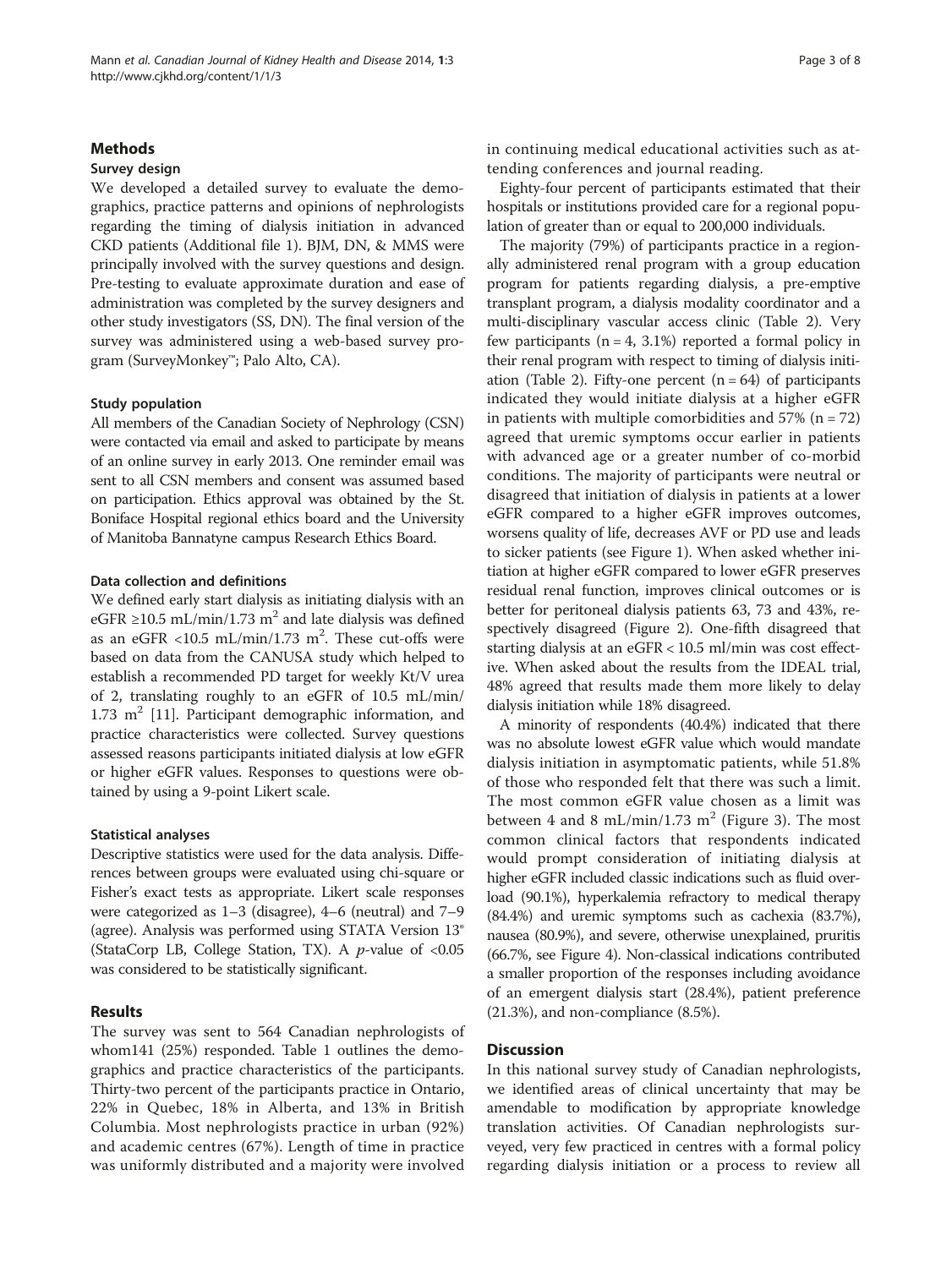<span id="page-3-0"></span>

| Table 1 Demographics and practice characteristics of  |  |
|-------------------------------------------------------|--|
| Canadian nephrologists who participated in the survey |  |

| Characteristic                      | Respondents (n) | Percentage |
|-------------------------------------|-----------------|------------|
| <b>Provinces</b>                    |                 |            |
| <b>British Columbia</b>             | 18              | 12.9       |
| Alberta                             | 26              | 18.4       |
| Saskatchewan                        | 5               | 3.5        |
| Manitoba                            | 8               | 5.7        |
| Ontario                             | 46              | 32.6       |
| Quebec                              | 31              | 22.0       |
| Nova Scotia                         | $\overline{4}$  | 2.8        |
| New Brunswick                       | $\overline{2}$  | 1.4        |
| Newfoundland                        | 1               | 0.7        |
| Years in practice                   |                 |            |
| $0 - 5$                             | 20              | 14.1       |
| $6 - 10$                            | 38              | 27         |
| $11 - 15$                           | 32              | 22.7       |
| $16 - 20$                           | 18              | 12.8       |
| >20                                 | 33              | 23.4       |
| <b>Practice environment</b>         |                 |            |
| Academic centre                     | 95              | 67.4       |
| Community                           | 34              | 24.1       |
| Mixture of both                     | 12              | 8.5        |
| Estimated size of population served |                 |            |
| $<$ 50,000                          | $\mathbf{1}$    | 0.7        |
| $50,000 - 200,000$                  | 21              | 15.0       |
| $200,000 - 500,000$                 | 34              | 24.3       |
| >500,000                            | 84              | 67.1       |

Estimated distribution of dialysis modality (population treated with each modality per centre)

Peritoneal Dialysis (PD)§

| $\frac{1}{2}$ critorical biary sis (1 b) |    |      |
|------------------------------------------|----|------|
| $0 - 100$                                | 78 | 63.9 |
| $101 - 200$                              | 39 | 32.0 |
| >200                                     | 5  | 4.1  |
| Hemodialysis (HD) <sup>1</sup>           |    |      |
| $0 - 250$                                | 57 | 46.3 |
| $251 - 500$                              | 37 | 30.1 |
| >500                                     | 29 | 23.6 |
| Stage 5 CKD Not on Dialysis*             |    |      |
| $0 - 50$                                 | 35 | 31.3 |
| $51 - 100$                               | 15 | 13.4 |
| $101 - 150$                              | 6  | 5.4  |
| $151 - 200$                              | 10 | 8.9  |
| $201 - 250$                              | 3  | 2.7  |
| >250                                     | 43 | 38.4 |
|                                          |    |      |

Table 1 Demographics and practice characteristics of Canadian nephrologists who participated in the survey (Continued)

| Use of smartphone or PDA in practice            |     |      |
|-------------------------------------------------|-----|------|
| Yes                                             | 103 | 73.0 |
| <b>No</b>                                       | 38  | 27.0 |
| Use of electronic medical record in practice    |     |      |
| Yes                                             | 99  | 70.2 |
| No                                              | 42  | 29.8 |
| Journal reading (hours per week)                |     |      |
| $\mathbf 0$                                     | 1   | 0.7  |
| $1 - 2$                                         | 75  | 53.2 |
| $3 - 4$                                         | 39  | 27.7 |
| >4                                              | 26  | 18.4 |
| Continuing medical education (hours per month)* |     |      |
| $\mathbf 0$                                     | 2   | 1.4  |
| $1 - 2$                                         | 19  | 13.6 |
| $3 - 4$                                         | 37  | 26.4 |
| >4                                              | 82  | 58.6 |
| Conferences (per year)                          |     |      |
| 0                                               | 1   | 0.7  |
| 1                                               | 34  | 24.1 |
| 2                                               | 56  | 39.7 |
| 3                                               | 24  | 17.0 |
| >3                                              | 26  | 18.4 |

Note: Total number of survey respondents  $n = 141$ . Unless otherwise stated confidence intervals were calculated using the total number of survey<br>respondents <sup>§</sup>122 respondents. <sup>1</sup>123 respondents. \*112 respondents \*140 respondents. HD, hemodialysis. This includes home nocturnal, in-centre short hemodialysis, and long conventional hemodialysis (described as >5 hours three times weekly), PDA, personal digital assistant.

new dialysis starts. Fifty percent of participants have an absolute lowest eGFR at which they would start dialysis, and believe age and co-morbidity lead to earlier uremic symptoms. The majority disagreed that late dialysis improved clinical outcomes or worsened AVF or PD use but one-fifth disagreed it was cost-effective. Almost half agreed that results from the IDEAL trial would encourage them to delay dialysis initiation. These results suggest significant clinical uncertainty in regards to the timing of dialysis initiation among Canadian nephrologists. The implementation of formal policies and review systems for new dialysis starts may decrease this uncertainty and possibly reduce early dialysis initiation.

A recent European survey, sent to nephrologists as well as non-nephrologists, assessed the decision to initiate dialysis and found that 54% of respondents felt that, for uncomplicated patients, excretory kidney function was the most important factor to consider in the decision to initiate dialysis, with a median eGFR threshold of 10 mL/min/1.73 m<sup>2</sup> [\[12](#page-7-0)]. The survey also demonstrated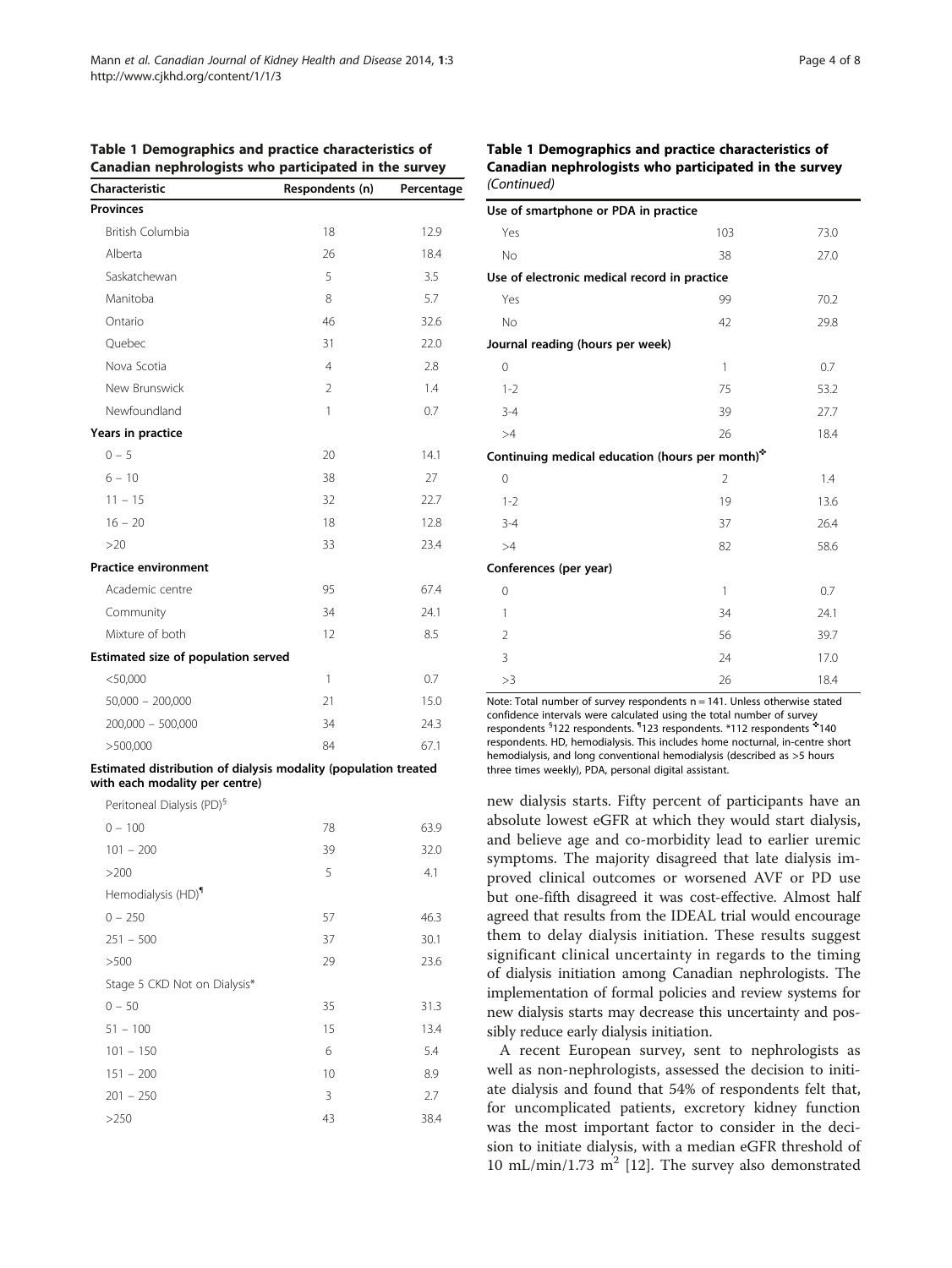<span id="page-4-0"></span>Table 2 Characteristics of renal program and policies for nephrologists in Canada who participated in the survey

| Characteristic*                                                  | N   | $\%$ |
|------------------------------------------------------------------|-----|------|
| Regionally administered renal program                            | 107 | 76.6 |
| Group education program for patients starting dialysis           | 129 | 95.6 |
| Multidisciplinary vascular clinic                                | 115 | 85.2 |
| Pre-emptive transplant program                                   | 119 | 88.2 |
| Modality coordinator                                             | 94  | 69.6 |
| Rounds where dialysis modality selection discussed               | 44  | 32.8 |
| Physician reimbursement equal for all dialysis modalities        | 66  | 49.3 |
| Higher remuneration fee for managing patients with<br>severe CKD | 9   | 6.7  |
| Policy for timing dialysis in place at renal program             | 4   | 3.1  |

Note: \*The number of respondents for each question varied from 129 to 135; N number of participants responding Yes, % percentage of total respondents for that question.

that dialysis was initiated at higher eGFR values in private and for-profit centres. In contrast, the current survey was only sent to nephrologists and found that 51.4% of respondents felt that among asymptomatic patients, an eGFR between 4 and 8 mL/min/1.73  $m<sup>2</sup>$  was the level of excretory function at which they would initiate dialysis. The European survey also found that 86% of respondents believed that starting dialysis at an eGFR >10.5 mL/min/ 1.73  $m<sup>2</sup>$  was only beneficial in the presence of clinical signs and symptoms. Our survey results highlighted that respondents did not feel that initiating dialysis at low eGFR values (< 10.5 mL/min/1.73 m<sup>2</sup>) improved clinical outcomes, or preserved residual renal function.

Among respondents of the current survey, the results of the IDEAL trial appear to have less of an impact than what one might expect given that it is the only randomized trial addressing the issue of the appropriate eGFR to trigger the start of dialysis. However, nephrologists did feel that uremic symptoms occur earlier in those with comorbidities and it is possible that patients are exhibiting uremic symptoms at higher eGFR values in the real world, which would be consistent with the European survey [\[12\]](#page-7-0), and may in part explain the lack of impact of the results from the IDEAL trial in clinical practice. It should also be pointed out that patients in the IDEAL trial initiated dialysis at higher levels of eGFR compared with their study protocol due to the development of uremic symptoms at higher eGFR values – 9.8 mL/min/1.73 m<sup>2</sup> in the trial vs. 5 to 7 mL/min/1.73 m<sup>2</sup> in the protocol [\[13\]](#page-7-0). This finding from the IDEAL trial highlights the difficulty in discerning symptoms of uremia from those related to other chronic diseases [[13,14\]](#page-7-0). At present there remains a limited amount of evidence regarding the signs and symptoms of early uremia and their association with patients-related outcomes. Furthermore an economic evaluation of the IDEAL trial identified an increase in cost of roughly CAN \$18,000 for early start dialysis compared to late, a finding that roughly one-fifth of respondents were unaware of or in disagreement with [[15](#page-7-0)]. An important point is that in the IDEAL trial, the eGFR in the primary analysis was calculated using the Cockcroft-Gault equation that is known to have low accuracy in late stage CKD unless corrected for bias [\[16](#page-7-0)]. Although the study authors performed a sensitivity analysis using the MDRD equation, the primary results as reported in the study abstract are often emphasized and may lead to confusion. In our survey, we did not clarify

The spectrum of responses among the Canadian nephrology community suggests significant clinical uncertainty regarding the optimal time to initiate chronic dialysis. This uncertainty is in keeping with other jurisdictions (US, Europe) where over the last decade patients are consistently

a preferred equation for estimating GFR.

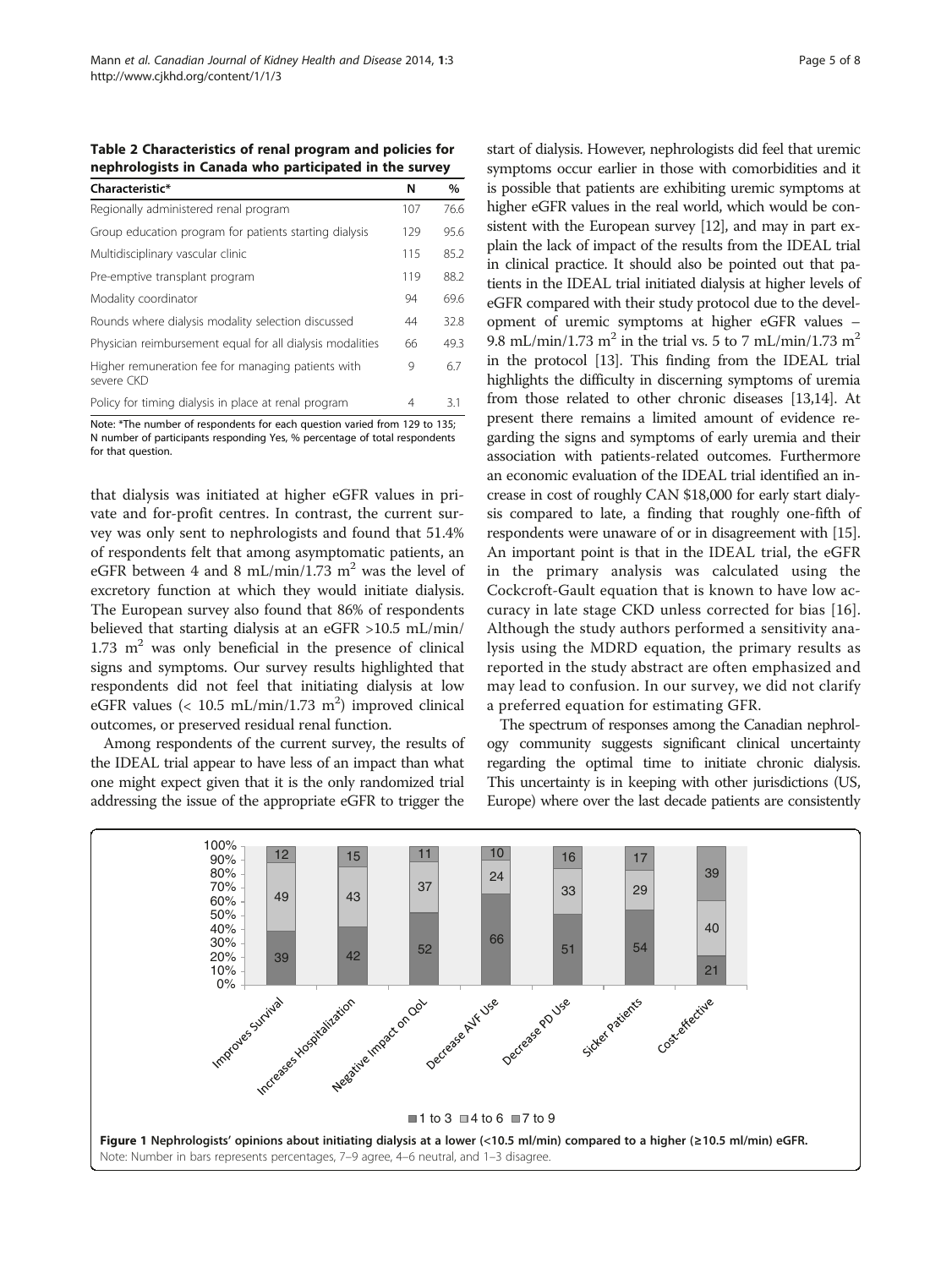<span id="page-5-0"></span>

being initiated with higher levels of eGFR [\[1,4,11](#page-7-0)]. The lack of clarity due to the high degree of patient cross over among the treatment arms of the IDEAL trial further adds to this uncertainty. As there are no imminent plans for another RCT and there is a lack of an objective uremia assessment tool, we feel nephrologists should apply the best evidence to date, namely that there is no demonstrable benefit (and potential harm) from early dialysis initiation, even among patients with comorbidity and it is not cost effective.

The synthesis and dissemination of the best evidence from research to front line clinicians is challenging [[17](#page-7-0)]. One of the methods to overcome this barrier may

be to utilize effective knowledge translation strategies [[18,19\]](#page-7-0). The CAnadian KidNey KNowledge TraNslation and GEneration NeTwork (CANN-NET), a pan Canadian collaboration to improve knowledge translation in Nephology, was able to identify an important clinical question, namely the timing of initiation of dialysis in CKD as the first step in their knowledge translation strategy. In the knowledge-to-action cycle our survey's role was to identify barriers to knowledge use, such as the results of the IDEAL trial. To synthesize the state of current knowledge, a systematic review and recently guidelines were developed regarding the initiation of dialysis in patients with progressive

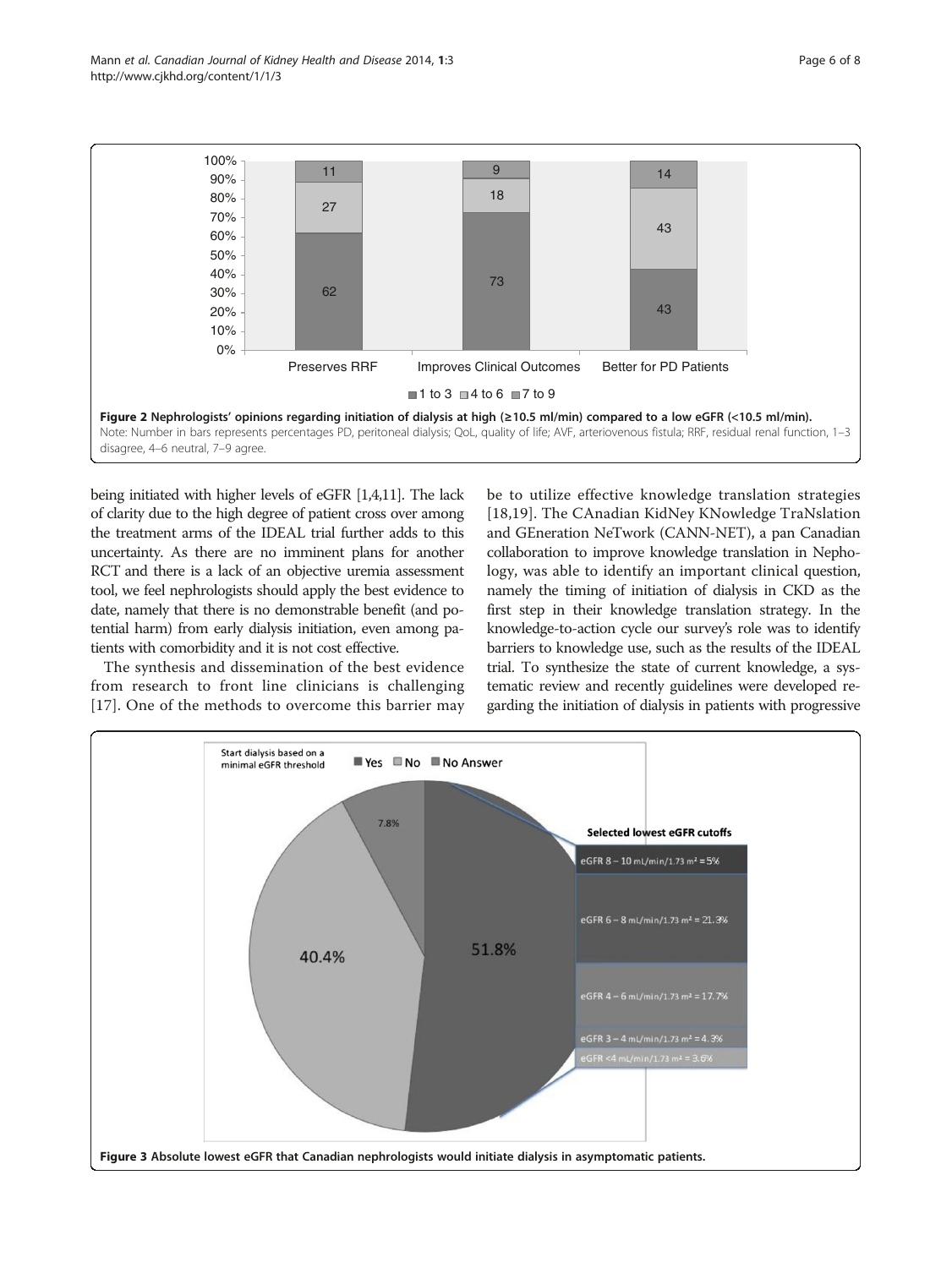<span id="page-6-0"></span>

CKD [\[20\]](#page-7-0). Utilizing the CANN-NET framework, a series of knowledge translation strategies will be implemented to disseminate the Canadian guidelines in an effort to optimize practice. Possible dissemination strategies include the use of novel technologies and facility-level practice changes. For example a smartphone application [[21\]](#page-7-0) that provides a point-of-care summary of these clinical practice guidelines may be useful as 73% of nephrologists report using a smartphone or PDA device. Our study also found that few centres have a process by which they determine the timing of dialysis initiation. Facility-level practice changes such as multidisciplinary rounds may provide a framework for a formal review prior to initiation of dialysis to help ensure that clinical and non-clinical factors have been fully considered prior to initiating dialysis. Lastly, many healthcare systems have attempted to alter practice patterns to improve evidence-based medicine and costeffectiveness by altering physician remuneration. For example by financially compensating nephrologists for managing complex ESRD patients who are not on dialysis may, in turn, reduce early dialysis initiation. Only 6.7% of nephrologists reported that they received a higher remuneration fee for managing increasingly complex patients with severe CKD. Conversely, if a physician opts to initiate dialysis on a patient, they are compensated for managing patients thrice weekly as well as being able to more actively monitor patients with potentially high illness acuity. Physician pay-forperformance strategies may be considered but there is limited evidence to suggest that achieving performance measures, such as a target blood pressure goal leads to improvements in patient outcomes in pay-for-performance systems [\[22\]](#page-7-0), notwithstanding conflicting evidence for focusing on achieving specific targets for surrogate markers

in CKD patients. If a patient has a low eGFR (e.g. 8 mL/  $min/1.73$   $m<sup>2</sup>$ ) but remains asymptomatic, many nephrologists may wish to follow this patient with regular follow-up visits. A remuneration strategy to compensate nephrologists for this endeavor may be a worthwhile strategy on the part of provincial health authorities given the magnitude of complexity in managing patients with ESRD. As the optimal knowledge translation strategy remains unknown, it remains important that multiple strategies be attempted, each coupled with an appropriate means of evaluation.

Our study had several limitations. First, we administered an online survey which may not capture all of the factors that influence the decision to initiate dialysis in patients with progressive CKD. Our survey pre-dated the release of the Canadian practice guidelines on the initiation of dialysis in patients with progressive CKD. It may be possible that surveyed nephrologists would have answered the questions differently had the guidelines been available to them at the time we disseminated the online survey. The response rate was low and respondents may not be representative of the entire population of Canadian nephrologists; however, there was broad representation from all regions of Canada. In addition, the views of other front-line care-givers, such as advance practice nurses, who may have an impact on the decision to initiate dialysis, were not solicited.

In conclusion, this study demonstrates that the nephrologists consider many clinical and non-clinical factors when deciding on the optimal timing of dialysis initiation, particularly common clinical situations such as uremic symptoms or refractory fluid overload. It also identifies possible areas for improvement. Knowledge translation strategies such as the development and dissemination of guidelines, new assessment tools, implementation and evaluation of a formal review process